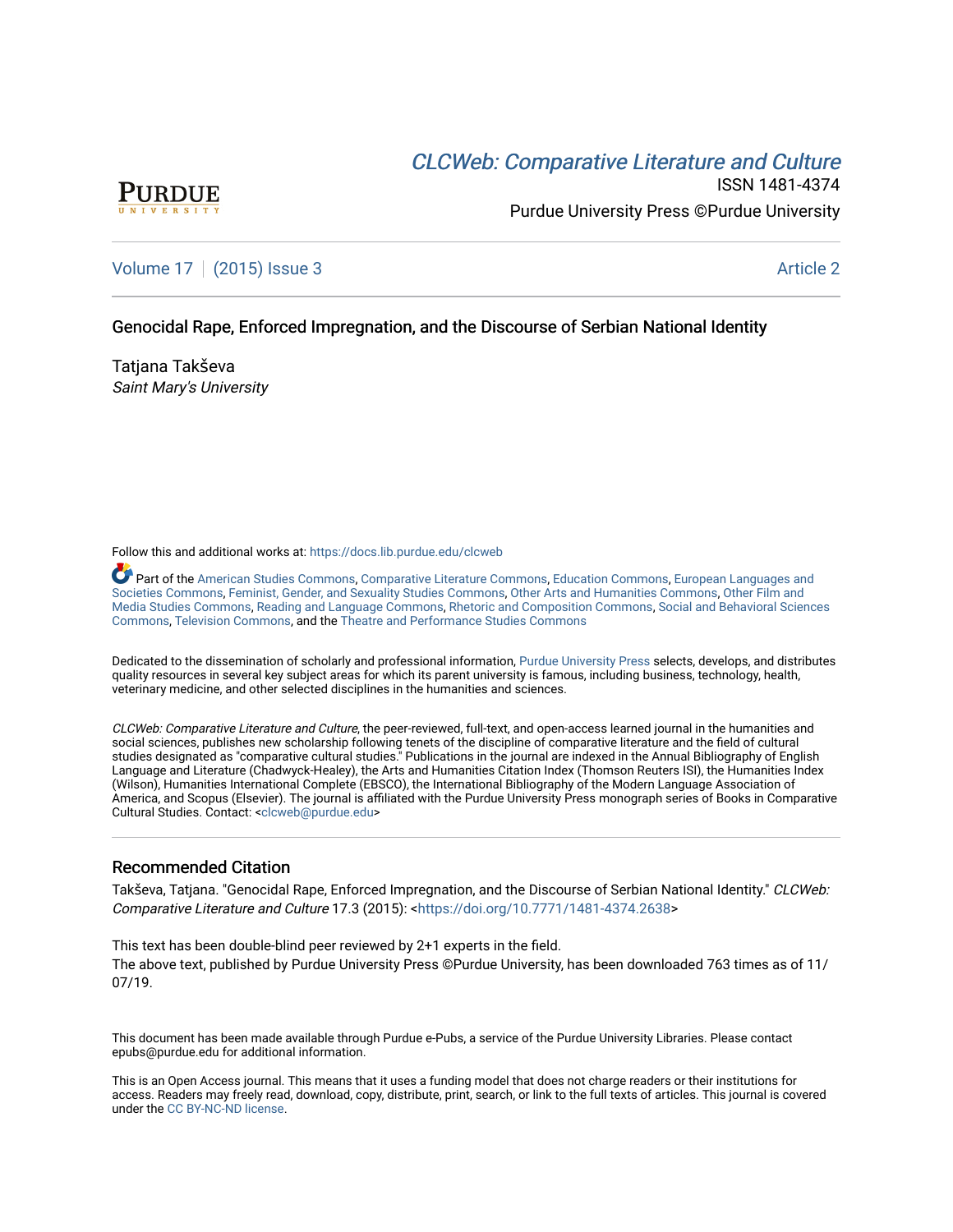UNIVERSITY PRESS <[http://www.thepress.purdue.edu>](http://www.thepress.purdue.edu/)

**PURDUE** 



ISSN 1481-4374 [<http://docs.lib.purdue.edu/clcweb>](http://docs.lib.purdue.edu/clcweb) Purdue University Press **©**Purdue University

*CLCWeb: Comparative Literature and Culture*, the peer-reviewed, full-text, and open-access learned journal in the humanities and social sciences, publishes new scholarship following tenets of the discipline of comparative literature and the field of cultural studies designated as "comparative cultural studies." In addition to the publication of articles, the journal publishes review articles of scholarly books and publishes research material in its *Library Series.* Publications in the journal are indexed in the Annual Bibliography of English Language and Literature (Chadwyck-Healey), the Arts and Humanities Citation Index (Thomson Reuters ISI), the Humanities Index (Wilson), Humanities International Complete (EBSCO), the International Bibliography of the Modern Language Association of America, and Scopus (Elsevier). The journal is affiliated with the Purdue University Press monog-raph series of Books in Comparative Cultural Studies. Contact: [<clcweb@purdue.edu>](mailto:clcweb@purdue.edu)

## **Volume 17 Issue 3 (September 2015) Article 2 Tatjana Takševa,**

**"Genocidal Rape, Enforced Impregnation, and the Discourse of Serbian National Identity"** <http://docs.lib.purdue.edu/clcweb/vol17/iss3/2>

Contents of *CLCWeb: Comparative Literature and Culture* **17.3 (2015)** Thematic Issue *Life Writing and the Trauma of War***. Ed. Louise O. Vasvári and I-Chun Wang** [<http://docs.lib.purdue.edu/clcweb/vol17/iss3/>](http://docs.lib.purdue.edu/clcweb/vol17/iss3/)

**Abstract**: In her article "Genocidal Rape, Enforced Impregnation, and the Discourse of Serbian National Identity" Tatjana Takševa analyzes two main processes which contributed to the systematic rape and enforced impregnation of Bosniak women during the Balkan conflict: the discourse of Serbian nationalism articulated in response to the sexual violence that took place in Kosovo preceding the war and the simultaneous diminishing and downgrading of women's political and social autonomy on all territories of the former Yugoslavia. Based on statements in narratives of Bosniak women rape survivors, Takševa argues that these ideologically motivated processes combined to revive, inflame, and militarize long-standing Serbian stereotypes about Muslims and the supposed threat they represent.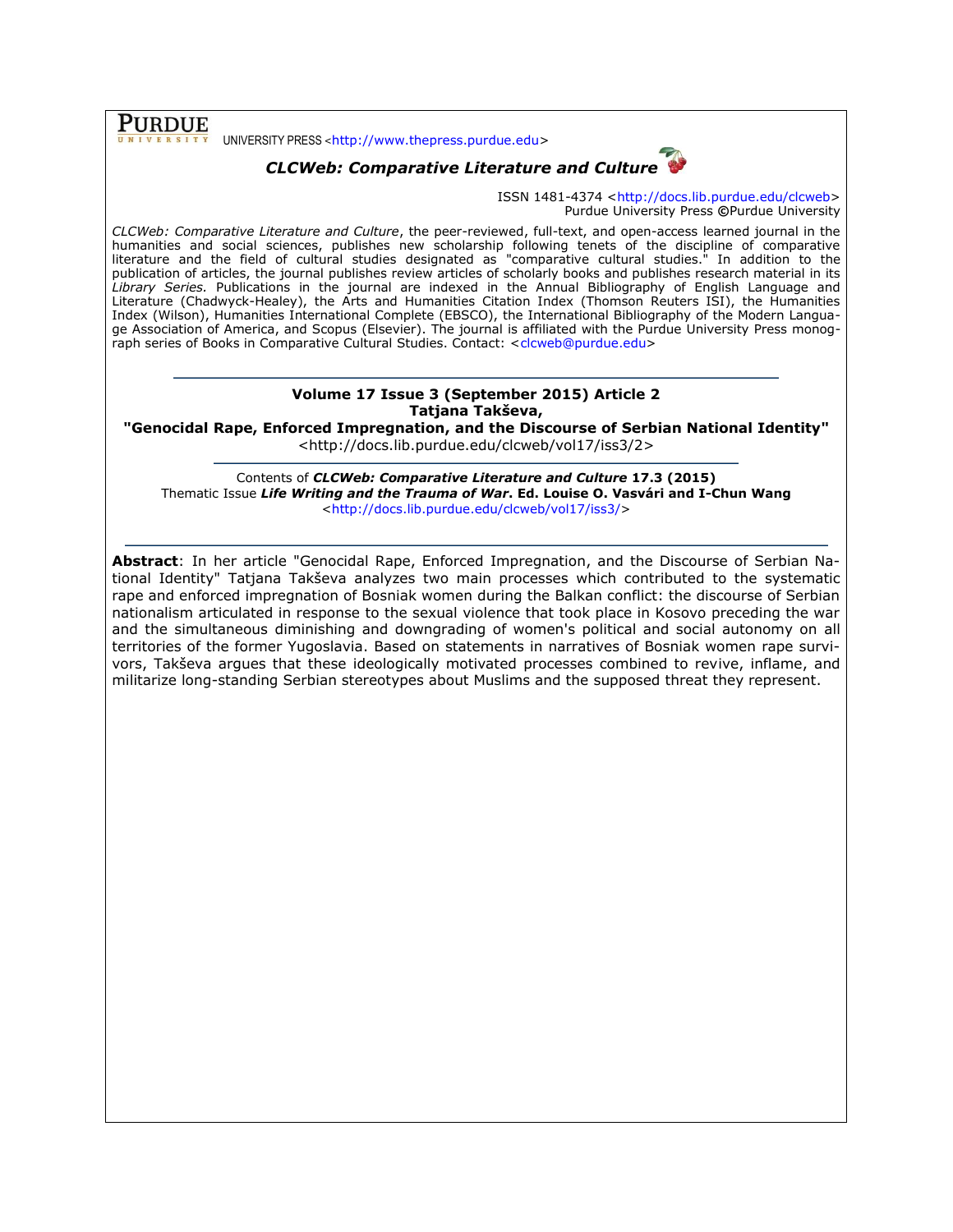Tatjana Takševa, "Genocidal Rape, Enforced Impregnation, and the Discourse of Serbian National Identity" page 2 of 8 *CLCWeb: Comparative Literature and Culture* 17.3 (2015): <http://docs.lib.purdue.edu/clcweb/vol17/iss3/2> Thematic Issue *Life Writing and the Trauma of War*. Ed. Louise O. Vasvári and I-Chun Wang

## **Tatjana TAKŠEVA**

#### **Genocidal Rape, Enforced Impregnation, and the Discourse of Serbian National Identity**

Between 1991 and 1995 Bosnia was one of the deadliest regions in the wars triggered by the disintegration of the Socialist Federal Republic of Yugoslavia. Under the banner of the old Yugoslav army all sides, but particularly Serbian nationalist, forces engaged in campaigns of ethnic cleansing of Bosnians (also Bosniaks, Bošnjaci) of Moslem faith and ethnic heritage. A significant aspect of this strategy was the systematic use of rape and enforced impregnation of Bosniak women. It is estimated that between 25,000 and 40,000 Bosniak women were victims of rape and enforced impregnation released from the rape camps only after their pregnancies had progressed beyond the possibility of a safe abortion (Sharratt; Skjelsbaek; Erjavec and Volčič). In narrative accounts of their experiences, some of the rape survivors reported being told by Serbian soldiers that the purpose behind the rape was to impregnate them with a Serb child or "little Chetnik," that is, children assumed to become nationalist Serbs who would later turn against their biological mothers. There is consensus in scholarship about the genocidal intention behind enforced impregnation whose purpose was manifold: to create the rejection of raped mothers and their children and thus destabilize their social and ethnic group to persuade, to prepare victims to hate and eventually to destroy their own children or be destroyed by them, and to create a situation where the paternal lineage of the child -- seen as decisive in determining ethnic and national identity -- would perpetuate and increase the ethnic group of the aggressor (see Allen; Erjavec and Volčič; Sharratt; Snyder, Gabbard, May, Zulcic).

The massive scale on which these rapes were taking place and the existence of rape camps improvised, but purposefully utilized spaces where the women, if they were not killed, were kept and abused for several months -- suggested even during early investigations in 1992 and 1993 that there was a politically motivated agenda behind the acts (see Allen). In the report submitted to the secretary General of the UN by a UN appointed commission of experts, it is stated that practices of ethnic cleansing including systemic rapes conducted by Bosnian Serb and Serbian military units in Bosnia "were not coincidental, sporadic or carried out by disorganized groups of bands of civilians who could not be controlled" but show "the existence of an element of superior direction" (Allen 45). It should not be overlooked that there were also Croatian women who were raped by Serbian paramilitaries as part of this campaign, as well as Serbian women who were raped by Croatian and Bosniak soldiers. The Commission for War Crimes created in the Federal Republic of Yugoslavia claimed that in 1993 there were 800 Serbian women raped in Muslim detention camps whose personal narratives also indicate that they were victimized owing to their ethnic affiliation (see Nikolić-Ristanović; Stiglmayer). Throughout histories of conflict, wartime rape has long been acknowledged as a common occurrence. Women's bodies have often been seen as an essential instrument of war strategy and these "bodies" often constitute the symbolic and actual battlefield of the conquest of an ethnic domain in "an endless construction of women as the universal Other" (Papić 156). However, the 1993 report to the UN in its concluding remarks reiterates that Bosniak women were the special target of Serbian military and paramilitary units: "While the team of experts has found victims among all ethnic groups involved in the conflict, the majority of the rapes that they have documented had been committed by Serb forces against Muslim women from Bosnia and Herzegovina" (Mazowiecki [<https://documents-dds](https://documents-dds-ny.un.org/doc/UNDOC/GEN/G95/129/00/PDF/G9512900.pdf?OpenElement)[ny.un.org/doc/UNDOC/GEN/G95/129/00/PDF/G9512900.pdf?OpenElement>](https://documents-dds-ny.un.org/doc/UNDOC/GEN/G95/129/00/PDF/G9512900.pdf?OpenElement)).

The women's cultural and national identity appears to have been a crucial factor in the particular type of violence inflicted upon them, despite remarks such as Beverley Allen makes in her 1996 book *Rape Warfare* that "enforced pregnancy as a method of genocide makes sense only if you are ignorant of genetics. No baby born from such a crime will be only Serb" (87) and further commenting on how "the Serb policy erases the victims' cultural identity and treats her as nothing more than a kind of biological box" (88). While it is true that the children born of such rape are not only Serb, their own narratives reveal that regardless of the fact they have been raised by their Bosniak mothers in Bosniak communities, they are seen as neither Serb nor fully Bosniak. I have written elsewhere about what it means to raise a child born of wartime rape in today's Bosnia and the strategies many mothers adopt in negotiating the various forms of ostracism and victimization they and their children face in the mothers' community (see Takševa and Sgoutas). The fact that the children are being raised by Bosniak mothers in Bosniak communities does not mean that the politics of their identity in those communities is any less complicated. While the Serb paramilitaries' injunction to the Bosniak women was informed by a profoundly patriarchal notion that the child will automatically carry the nationality of the father, what was also at stake for them is defining and policing of group membership. Biology is an important marker of identity, but identity is more than biology, as much of it is socially constructed (see Goodhart; Weitsman). The lived experience of Bosniak rape survivors and their children indicates that one cannot just join any community just because one wants to, and one is never part of any community solely because possesses (some of) its requisite traits (see Takševa and Sgoutas; see also Goodhart). What matters in how identity is enacted politically and perceived is the socially constructed significance of the biological marker of identity, namely, how the children are perceived by their com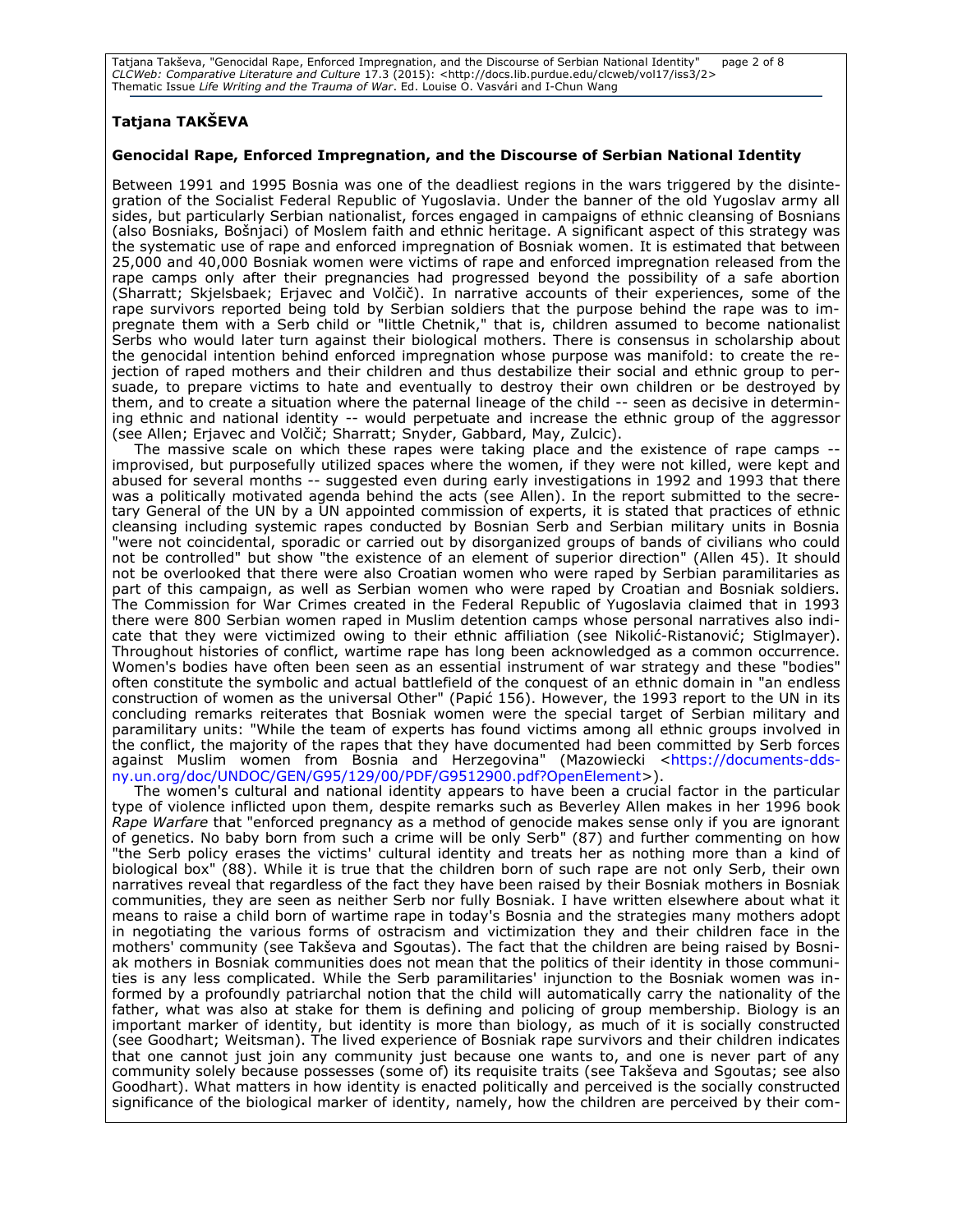Tatjana Takševa, "Genocidal Rape, Enforced Impregnation, and the Discourse of Serbian National Identity" page 3 of 8 *CLCWeb: Comparative Literature and Culture* 17.3 (2015): <http://docs.lib.purdue.edu/clcweb/vol17/iss3/2> Thematic Issue *Life Writing and the Trauma of War*. Ed. Louise O. Vasvári and I-Chun Wang

munity and sometimes by their own mothers. This is evident in the wars Southern Europe where violence was used to inscribe and virtually produce the differences between various ethnic groups (see Zarkov). Based on recorded personal narratives of the women rape survivors and those of their children, my aim is to shed light on the specific ways in which the rapists' injunction is implicated in Serbian nationalist politics of identity leading up to the war. I argue that several specific cultural, sociopolitical, and psychological factors inform it.

There are not many recorded personal narratives of Bosniak women rape survivors. The topic remains a taboo in Bosnian society; the majority of women who were impregnated in this manner during the war either sought abortions or gave their children up for adoption right after birth. In 1993 the Bosnian government, concerned about the birthrate of the country after about 200,000 people were killed in the war, issued a general ban on international adoption with the result that centers for social work took the responsibility for placing children in local orphanages or organizing domestic adoption (see Daniel-Wrabetz). Some women, finding themselves at the edge of sanity and endurance, committed infanticide. There is a small number of women who chose to keep the children born of these experiences and most do not want to talk about what happened as a way of protecting themselves and their children from re-traumatization and victimization and as a way to redefine their social identities (see Skjelsbaek). The narratives that do exist, however, highlight the women's sense of being targeted because of their ethnicity. Danira, a 44 year-old rape survivor, speaks of her ordeal remembering that the violence done to her was accompanied by the perpetrators' calling her "a bad word for a Muslim woman, that I was dirty" (Skjelsbaek, "Victim" 382). Another survivor, 20 year-old Hasiba, recounts having been forced to kiss a big Serbian cross and cross herself three times in Serbian Orthodox style in order to "convert" before being raped, while Ifeta was told that "it would be an honour for a Muslim woman to give birth to a Serbian child" (Stiglmayer 118-28). The staggering number of Bosniak women who were held prisoners in the rape camps, forcibly impregnated and released only after it was too late to abort suggests that there was something particular about the perception of Bosniak women's religious, cultural and ethnic identity that seemed to account for their systematic abuse at Serb hands (see Erjavec and Volčič; Skjelsbaek; Snyder, Gabbard, May, Zulcic).

Many of the violent scenarios recounted by the women are played out in relation to their and their perpetrators' ethnic identity. One survivor narrative records the intertwining of misogynist, masculinist enactment of power, and ethnicity: "I was naïve in thinking that the Serbs wouldn't rape me again. The next one called himself 'top gun'… He tied me up with his belt and dribbled beer on my body. While he was raping me, he repeated vulgar language into my ear. At the end he didn't forget to spit at me. 'It's your price from Top Gun, you Muslim whore' he told me … I thought he was Serbian, from Serbia. I recognized his dialect as being from Serbia" (Vranić 141). Other Bosniak women survivors' told about how "they attacked women and girls in front of the men, brothers, and sons. Nasty people, those Orthodox … no women were exempt due to pregnancy from rape and maltreatment … they constantly told us that we had to bear small Chetniks" (Vranić 157-302). One of the testimonies was provided by a young woman who before the war had not declared herself as belonging to any ethnic group, but as a Yugoslav, but who after being repeatedly raped and brutalized identified herself as Bosniak. Another woman survivor who gave birth to a child conceived of wartime rape was able to identify her multiple attackers by name because she met them before as members of the Serbian Democratic Party: "while they were repeatedly raping me, they were eating a feast of food and drink. They 'feted' me with offenses, cursing and beating me with a stick … while he was tyrannizing me, he said that he loved bleeding Muslims … When they noticed that I was pregnant, they told me that I must bear the little Chetnik. After that time, only two men raped me every night, not four or five which was usual before" (Vranić 174-75). A thirteen-year old boy, Ferid from Foča, spoke about the rape of his younger sister after the Serb occupation of his town and remembered being told a 'secret' by his schoolmate that "any Chetnik could do 'it' to any Muslim girl, and that nobody could help" (Ferid qtd. in Vranić 278).

The outbreak of war in Yugoslavia and the particular treatment of Bosniak women during the war find their meaning in the evocation of past ethnic conflicts, as well as nationalist discourses whose destructive power lies in their destabilization of the previous perception and intelligibility between past, present, and future (see Papić). I suggest that there were two main processes which contributed to the systematic rape and enforced impregnation of Bosniak women: 1) the discourse of Serbian nationalism articulated in response to the sexual violence that took place in Kosovo preceding the war, a discourse promoted by Serbian politicians, some intellectuals, and the media to the point where it became widely accepted as true and based on common sense and 2) the gradual and simultaneous downgrading of women's political and social autonomy on all territories of the former Yugoslavia, while emphasizing and reconfiguring women's role in terms of their duty as mothers of the nation. In relation to Bosniak women specifically, both of these ideologically motivated processes combined to revive, inflame, and militarize long-standing Serbian stereotypes about Muslims and the supposed threat they represent, creating a climate that facilitated the particular kind of violence inflicted on Bosniak women. Further, the verbal and conceptual connection that the perpetrators made between Bosniak women's reproductive capacity on the one hand and nationhood based on ethnicity on the other does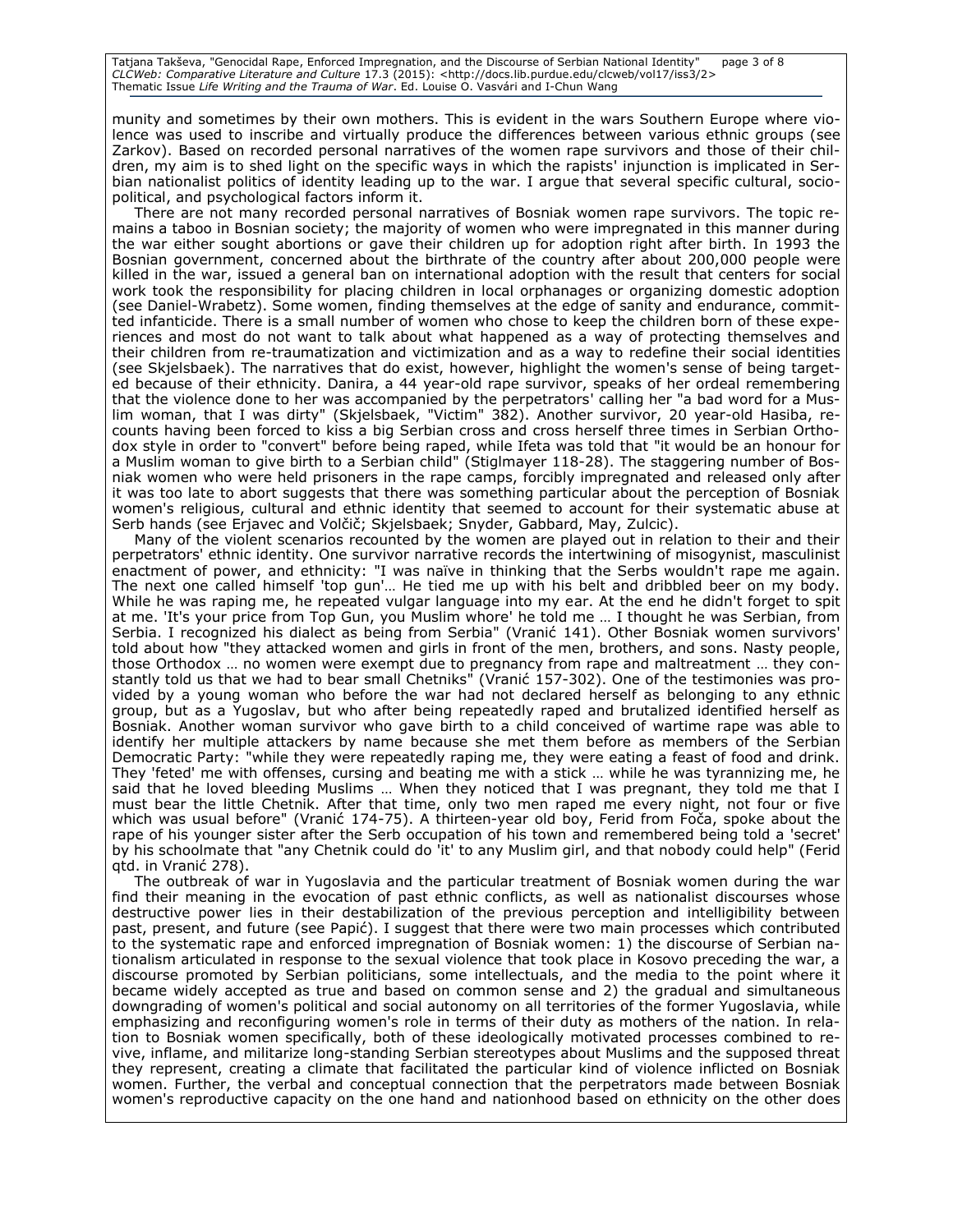Tatjana Takševa, "Genocidal Rape, Enforced Impregnation, and the Discourse of Serbian National Identity" page 4 of 8 *CLCWeb: Comparative Literature and Culture* 17.3 (2015): <http://docs.lib.purdue.edu/clcweb/vol17/iss3/2> Thematic Issue *Life Writing and the Trauma of War*. Ed. Louise O. Vasvári and I-Chun Wang

not imply the complete ideological obliteration of the mothers' own cultural and religious identity. Underpinning the act of enforced impregnation is the assertion of power and superiority of one group over another, enacted via gendered and sexualized means (rape as a form of violence done by those who are stronger to those who are perceived as weaker). The perpetrators used the mothers' cultural and religious identity for a battle that she is likely to lose through attempting to mother "a child of the enemy group." The violent act assumes that women as mothers represent a symbolic yet politically voiceless extension of the nation, a repository of group identity itself that she can reproduce but that is in all other ways actively transmitted by men and masculinist, patriarchal institutions. The injury to the woman as mother implies injury to the other, namely the group whose symbol she is (on the trope of the mother as nation, see, e.g., Mosse; Parker, Russo, Sommer, Yaeger). In the years surrounding the war, this symbolic contiguity between woman as mother and nation as the motherland that she is seen to embody was newly revived within the inflammatory nationalist rhetoric used by political and clerical leaders in the Balkans. The Serbian nationalist script and the gender roles embedded in such an ideology are best understood as masculinist projects in which women are relegated to roles reflecting masculinist notions of femininity and of women's "proper place" (Nagel 24; see also Albanese; Milic), but also as nationalist projects whose desired success depended on creating and reinforcing group boundaries here delineated along ethnic lines.

In the years leading up to the war, there were two public discourses which transformed women in the Serbian cultural and nationalist imaginary into tools and instruments of nationhood and into entities with diminished or obliterated human autonomy and agency. One was the discourse surrounding "nationalist" rape in Kosovo in the 1980s that specifically foregrounded the use of rape in support of the Albanian nationalist cause in mobilizing support for nationalism in Serbia. The other was the Serbian radical nationalist discourse that was in part shaped through the gradual restriction of women's rights and the re-traditionalization of women's roles. Because the debate over Kosovo was a highly politicized public issue in the 1980s, accusations of Albanian rape of Serbs in Kosovo were an important political factor in the development of Serbian nationalism. Populated by a majority of Albanians and made into an autonomous unit within the Republic of Serbia in 1974, nationalist tensions in Kosovo simmered until 1981 when Albanian demonstrations called for a "Kosova Republic," followed by further disturbances and agitation, all met with federal repression (see Bracewell). At the time, discussions of rape were used to create the perception of Serbian national victimization at Muslim hands, thus legitimizing the emergence of and support for militant Serbian nationalism. Kosovar Serbs who emigrated from the province to Serbia in large numbers brought with them tales of Albanian abuses of power, the sly takeover of their homes through a high birth rate, and a virtual "occupation" of what Serbs identify as Serbian ancestral land.

The incidents of "nationalist rape" in Kosovo were represented as a threat to Serbian identity and survival. By 1985 issues of nationally motivated sexual violence in Kosovo perpetrated by Albanians against Serbian women were widely publicized in the Serbian media. In the five years before the outbreak of the war, Serbian newspapers featured almost daily discussions about alleged rapes of Serbian women by Kosovar Albanians and the violation of all Serbs that these rapes represented (see Lilly and Irvine 112). While there is lack of conclusive evidence to support claims of deliberate Albanian campaign of sexual violence against Serbs, the Serbian nationalist intelligentsia focused attention on rape as an aspect of the threat to the Serbian population in Kosovo. Intellectuals, politicians, and the media, headed by Milošević himself, actively supported the hysteria over popular accounts by representing as rape narratives that often blurred the line between rape and other forms of violence. A relevant aspect of the Albanian campaign of nationally-motivated sexual violence against Serbs is that it was purportedly directed toward men, as well as women. The case of Djordje Martinović, a Serb living in Kosovo, was often used to illustrate this trend. In May of 1985 he appeared in the hospital of a primarily Albanian town with punctured large intestine due to a bottle wedged up his rectum. He reported being attacked by two hooded Albanians who tied and drugged him before assaulting him (see Bracewell 563). This case helped spread the view that aggressive Albanian men seek not only to rape Serbian girls and women and thus enlarge and perpetuate their national claims to Kosovo, but also to emasculate and thus subordinate and enslave Serbian men, bringing into question the prevailing gender hierarchy and precipitating a crisis of Serbian masculinity. Significantly, however, in contrast to the reports about the Martinović case, the sexual violence against women in nationalist interpretations was less about the experience of the victims themselves than about the challenge to Serbian masculine pride: in these cases it was not the injury to the victim that counted, but the injury to the nation (Bracewell 571-73). Politicians exploited this link to create an aggressive nationalist program that could redeem both national dignity and Serbian masculine honour, and structured Serbian nationalism with reference to an aggressive and competitive masculine idea (tough, dominant, heterosexual) and an articulation of its complementary feminine one (passive, maternal, vulnerable) (Bracewell 569-70). The other important element in building the new Serbian nationalist program was that nationalist Serbian rhetoric had long equated the predominantly Muslim Albanians in Kosovo and in an extended stereotype Muslim populations in general to the Ottoman Turks (who defeated the Serbs in the battle of Kosovo in 1389 followed by a five-century long occupation of Southern Europe). Various cultural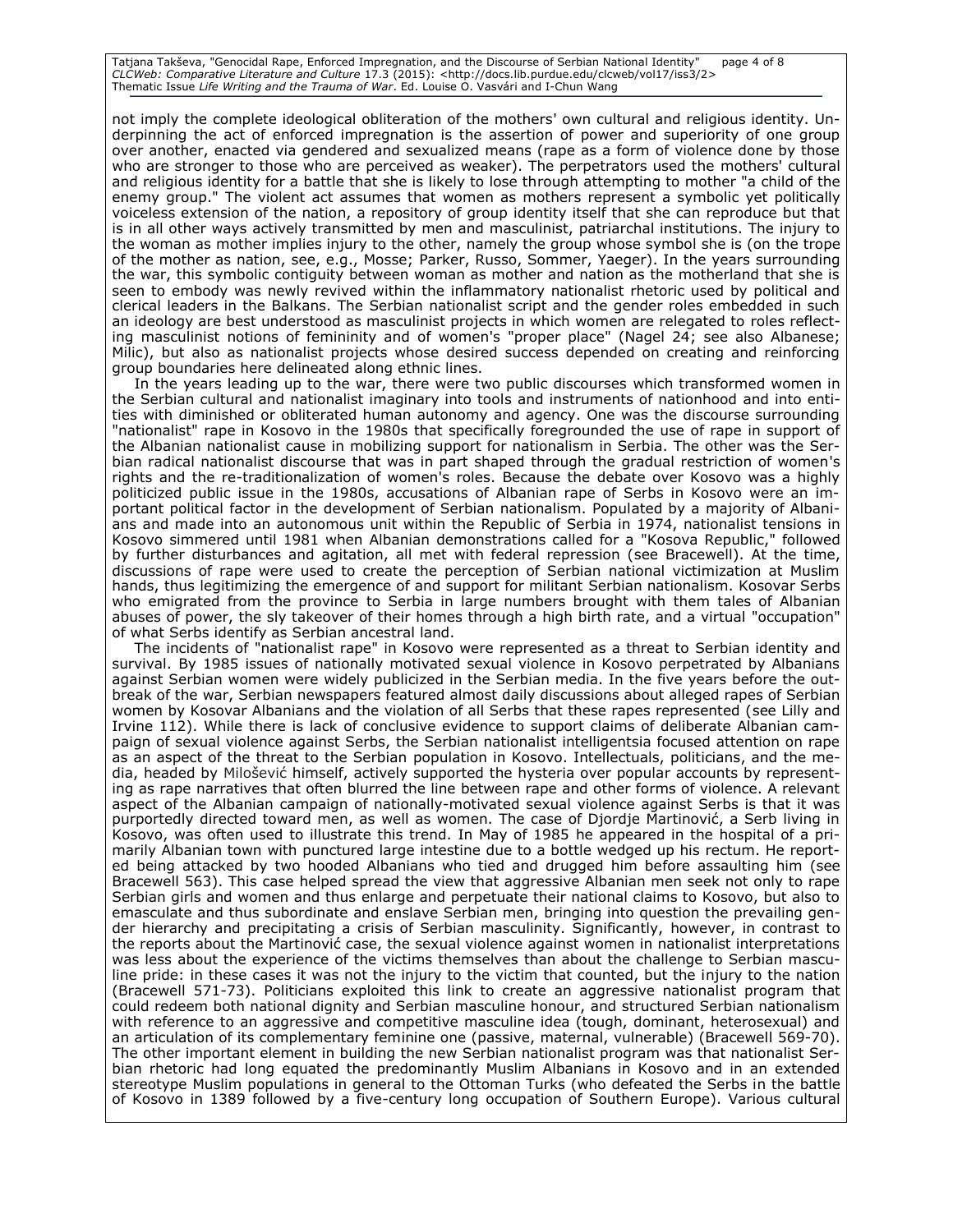Tatjana Takševa, "Genocidal Rape, Enforced Impregnation, and the Discourse of Serbian National Identity" page 5 of 8 *CLCWeb: Comparative Literature and Culture* 17.3 (2015): <http://docs.lib.purdue.edu/clcweb/vol17/iss3/2> Thematic Issue *Life Writing and the Trauma of War*. Ed. Louise O. Vasvári and I-Chun Wang

stereotypes which surface consistently in Serbian folklore and humor revolve around Muslims where both Albanians and Bosniaks are represented as stupid, lazy, backward, religiously fanatical, and brutish who occupy menial positions in society (see, e.g., Panjeta). Furthermore, the stereotypes about Bosniaks are infused with references to their moral and ethical inferiority often due to the fact that they converted to Islam under pressure from Ottoman policy during the fifteenth and sixteenth centuries, thus seen to have betrayed the religion and culture of their Christian ancestors. In the newly articulated nationalist discourse, the fall of Serbia into Ottoman hands was revived and recast in the present-day scenario and the view that the Albanian bid for independence has placed the heroic Serbian nation in an unnatural position, rendered it emasculated and degraded, forced to submit to an unworthy culture (see Bracewell).

Alongside the equation posited between Bosniak populations and the Ottoman Turks who occupied Serbia in the past, the Serbian nationalist government propagated a form of panic related to falling Serbian birthrates compared against consistently rising Albanian ones. Rising birthrates among Muslim populations were contrasted to the falling birthrates of Serbs and represented as another way in which Muslim populations threatened the Serb nation, adding fuel to the campaign for Serbian demographic renewal. This rhetorical and cultural framework provoked ethnic hatred and produced cultural stereotypes for the purposes of constructing the enemy's otherness through clearly demarcated lines of religion, ethnicity, culture**,** and gender that had up until then existed in a fluid state (see Papić 155). According to the 1981 Serbian census, there were nearly 14% of Albanians living in the country, constituting the largest growing minority, plus 2.3% of population that identified as Muslim by identifying as Kosovar Albanian. By 1991, the time of the next census, the Albanian population living in Serbia rose to close to 18 % of the population, plus the now increased 2.5 % of the population that then identified as Muslim according to their nationality. This means that before the beginning of the war over 20% of the population in Serbia was Muslim with the indication that this number would only continue to rise, based on similar rises in Muslim population in other republics, notably Macedonia, where the number of Albanians calling Macedonia home rose from 19% in 1981 to 22% in 1994, and more recently, in 2002, to 25%, excluding the nearly 8% of other Muslim groups, such as Turks, Roma, Bosniaks, and those who identify as Muslim. In 2002, the religious demographics for Macedonia show that a third of the country's population identifies as Muslim. In the nationalist Serbian imaginary, Albanians are often taken to represent Islam in a more general sense, stemming from their frequent association with Ottoman Turk mentality. The fact that in the 1990s Albanian birth rates were more than double of Serbian birthrates and the gap between them widening caused great alarm among Serbian nationalists, as well as the wider public who began to speak of an impending demographic disaster of tremendous proportions (see Lilly and Irvine 133). The urgent need for Serbian demographic renewal was illustrated paradoxically through the denigration of Muslim sexual and marital practices as not being dependent on any form of birth control with the resulting perception voiced in some stereotypes that Muslims "multiply as rabbits" while Serbian women are allowed to choose to "murder their children" through liberal abortion laws. Stories of rapes committed by Albanians on Serbian women appeared alongside stories in the media promulgating the imminent disappearance of the Serbs owing to low birth rates. The first post-communist pluralist elections in 1990 brought to power conservative nationalist political parties whose platforms were marked by more or less open xenophobia and patriarchal agendas. Associated with these agendas were political and legal challenges to women's rights of abortion in all former Yugoslav republics (see Papić 155).

In response to the problem raised by national unrest in Kosovo, the new Serbian government raised the question of an imbalance in the population's demographic reproduction. The government pointed to a low fertility rate of 1.8 that was continuing to decline for Serbia and contrasted this with a high fertility rate of 4.3 for Kosovo with its Albanian majority (see Milić). Calls for action to raise fertility levels came from all key political players: the ruling Socialist Party, major opposition parties, the Serbian Orthodox Church, and the Serbian Academy of Arts and Sciences. The message of the Orthodox patriarch was aimed specifically at existing abortion laws which in his words amounted to "infanticide" committed by women who refused to give birth to more Serbs and thus painted a picture of a nation under threat of diminishing and extinction. The major concern behind the initiatives to address demographic renewal was that if the low birthrate of Serbs and high birth-rate of Albanians, Muslims, and Roma remain unchanged, the Serbs would soon be outnumbered by other ethnic groups in their own country. The head of the Serbian Orthodox Church, Patriarch Pavle, addressed the issue in terms of an epidemic of the so-called "white plague," the South Slavic term for shrinking populations of Serbs and other majority groups. The Patriarch tried to impress upon Serbian women the importance of bearing more children, and that not doing so constitutes a threefold sin, toward themselves, toward the Serbian nation, and toward god (see Papić 161). On the more secular side, a document issued in 1992 entitled "Warning on the Demographic Movements of the Serbian Population" signed by officials of public and national institutions proposed that a State Council of Population be established with the aim to address Serbian low birth rates. The document links this agenda to the escalating violence in Croatia and Bosnia stating that conflicts and "terror committed against the Serbs in Croatia and Bos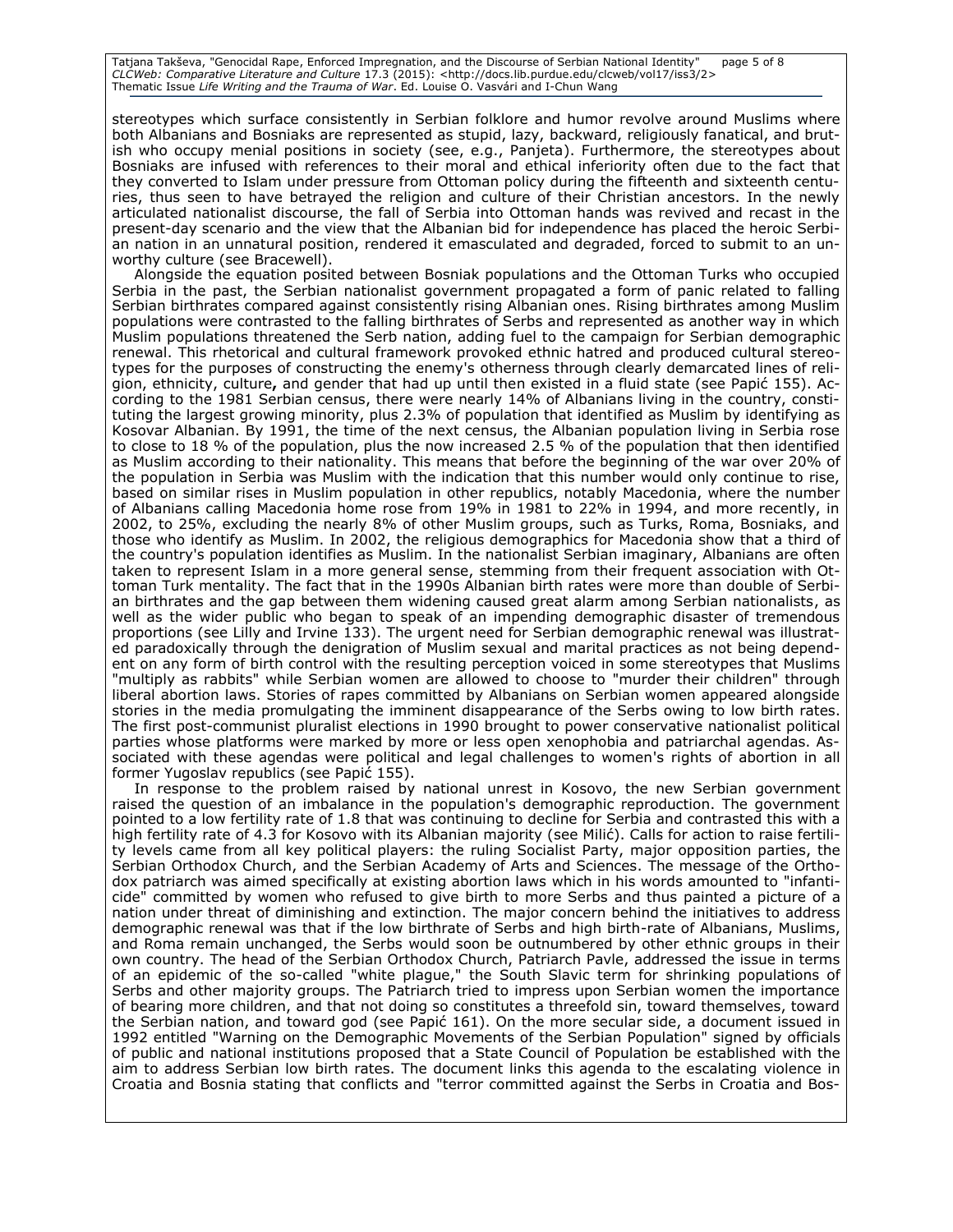Tatjana Takševa, "Genocidal Rape, Enforced Impregnation, and the Discourse of Serbian National Identity" page 6 of 8 *CLCWeb: Comparative Literature and Culture* 17.3 (2015): <http://docs.lib.purdue.edu/clcweb/vol17/iss3/2> Thematic Issue *Life Writing and the Trauma of War*. Ed. Louise O. Vasvári and I-Chun Wang

nia-Herzegovina" are taking a toll on the number of "potentially reproductive Serbian males" (see Papić 161).

In 1993, the Bishop of Zvornik and Tuzla, Vasilije Kacavenda, also a cabinet minister in the government of the Republic of Srpska (the Serbian entity in Bosnia and Herzegovina), advocated for a complete ban on abortion in the Republic Srpska and suggested to the Holy Synod of the Serbian Orthodox Church to extend the ban to "all Serbian lands" because "today … many Serbian women kill their children. That is why the percentage of Serbian population decreases with every census. In today's Serbia only 63 percent of the population are Serbs … If we listen to the advice of feminists and others who support the killing of unborn children, the new census will in a few years show that in Serbia and everywhere where Serbs live this percentage is even lower. And this will go on until, God forbid, Serbs in Serbia become a minority and no longer live in their own country. Because of this state of affairs, Serbs have no right to blame others; they will be themselves to blame for their vanishing" (Kacavenda qtd. in Shiffman, Skrabalo, Subotic 11-12). Statements such as these made by prominent officials have been used to mobilize power and seem to issue a challenge to prevent what is represented as an imminent Serbian downfall from happening "again" by all means possible. Given that reports about the Bosnian rape camps circulated widely in world media at this time, it appears unlikely that this and other officials did not have any knowledge of what was going on inside them. Thus the forceful impregnation of Bosniak women can be seen as serving the Serbian cause on several levels: it avenges the wrongs done to Serbian mothers long ago during the period of Ottoman Turkish occupation and it diminishes the number of Muslim children born, while also ostensibly increasing the Serbian birth-rate through violent means. Many of the recorded narratives of women rape survivors indicate the way in which their religious, ethnic, and gender identity was conflated with that of past Serbian enemies. Hatiza, one of the women rape survivors recounted being told by the rapist, a former Serbian acquaintance that "you'll have one of our kids in your belly" after being struck by guns in the mouth and having her clothes torn off, acts which were supposed to show their superiority to "the Turkish women" (Hatiza qtd. in Stiglmayer 92). Rape survivors Mirsada and Azra reported being told that they will give birth to Serbian children alongside hearing curses "Fuck your Turkish mother" and "Death to all Turkish sperm" (Mirsada and Azra qtd. in Stiglmayer 109). Senada's narrative reveals that from the beginning of her ordeal the rapists announced that she was going to have to bear a Serbian child: "They told us how much they wanted to see us raise their kids, they sang rhymes with words like: 'A mother raises her baby, he's half a Muslim, half a Serb" (Senada qtd. in Stiglmayer 132). Senada's words also point to the reality that in this case the perpetrators were constructing the identity of the child along the lines of a mixed background, but with the assumption that inflicting upon the child this state of not being purely one or the other was part of the revenge.

In each narrative of ethnic nationhood women are products of a masculinist, nationalist strategy of representation, and doubly subjugated: as insiders they are colonized and instrumentalized in their natural reproductive function as mothers, and as outsiders they become "mediated instruments of violence against other men's nations and cultural identity" (Stiglmayer 155). In this sense, women's individual and biological capacity is circumscribed and used in the service of defining and policing imagined and real group boundaries. While reports about the Bosnian rape camps kept surfacing with increasing regularity in world media at this time, in May 1993 the Parliament of Serbia adopted a newly articulated abortion law which does not allow personal, family, or social reasons to be considered as legal grounds for abortion after the tenth week of pregnancy nor does it allow women to make their own decisions after this period. The violence embedded in restricting the reproductive and legal rights of Serbian women in the name of a nationalist agenda finds an even uglier counterpart in the rape and enforced impregnation of Muslim women as the perceived enemy on the outside. Further, the psychology of rape is such that the victim of rape is always objectified by the perpetrator(s), which to some extent accounts for the violence of the act itself. Here, however, I am interested in exploring the specific ways which enabled or may have led to particular forms of objectification and sexual violence Bosniak women suffered at the hands of Serbian military and paramilitary units, as well as the particular discourses which may have accounted for the rapists' statements that the Bosniak women will bear Serbian children. I suggest previously that the discourse of nationalist rape in Kosovo preceding the war, the wave of radical nationalism it engendered in Serbia, as well as the consequent repatriarchalization and archaization of women's roles and identities can be counted among the factors which helped create a particular kind of militarized and masculinist nationalism that led to the restriction of reproductive and other political rights for women in Serbia on the one hand and the rapes and impregnation of a great number of Bosniak women on the other.

The reconfigured gender relations in Serbian nationalist ideology show that women occupy a distinct, symbolic role in nationalist culture, discourse, and collective action. Nira Yuval-Davies and Floya Anthias identify five ways in which women tend to participate in ethnic, nationalist, and state processes: 1) As biological producers of members of ethnic collectivities, 2) As reproducers of the (normative) boundaries of ethnic/national groups by enacting proper feminine behavior, 3) As participating centrally in the ideological reproduction of the collectivity and transmitters of its culture, 4) As signifiers of ethnic and national differences, and 5) In smaller measure, as participants in national, economic and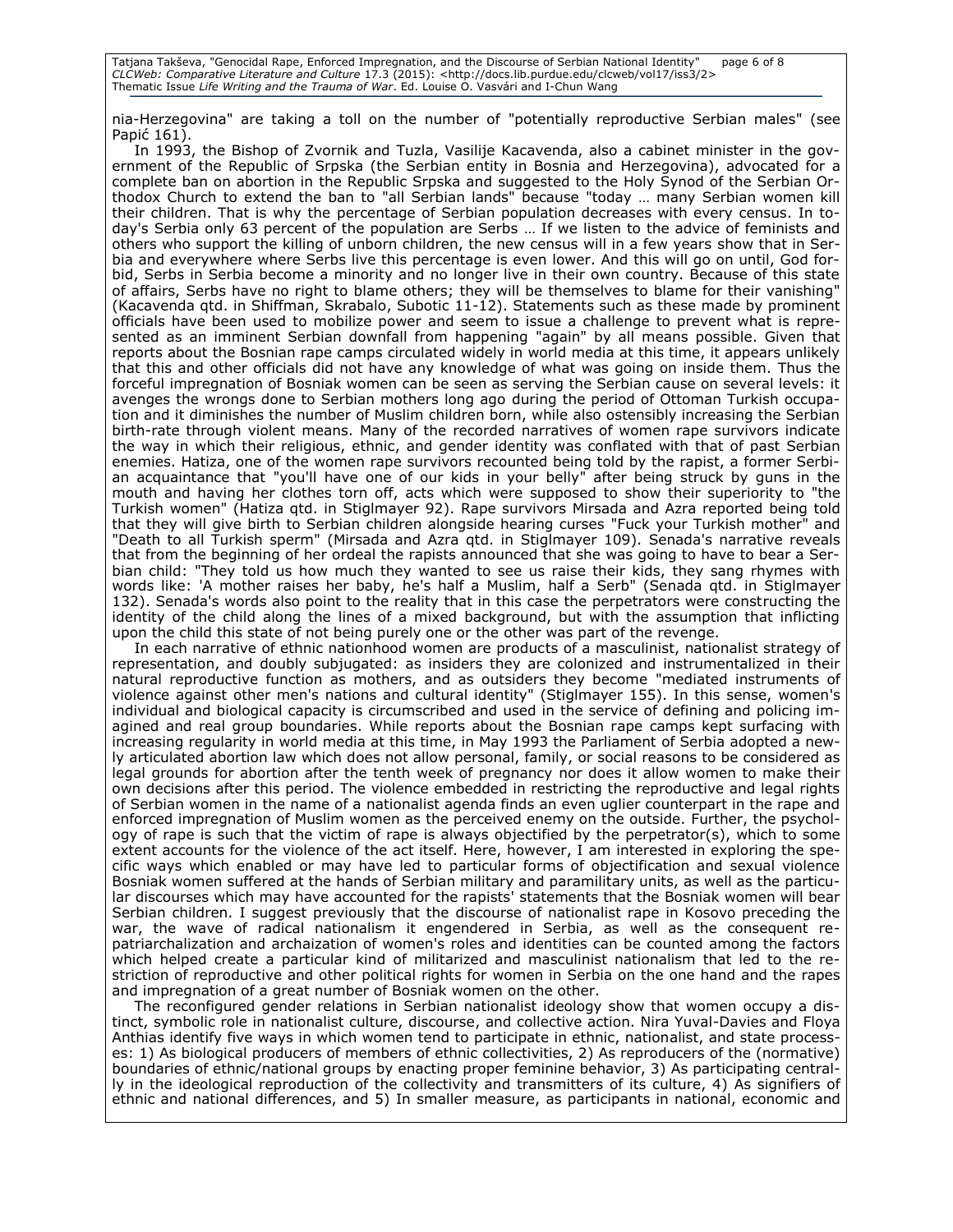Tatjana Takševa, "Genocidal Rape, Enforced Impregnation, and the Discourse of Serbian National Identity" page 7 of 8 *CLCWeb: Comparative Literature and Culture* 17.3 (2015): <http://docs.lib.purdue.edu/clcweb/vol17/iss3/2> Thematic Issue *Life Writing and the Trauma of War*. Ed. Louise O. Vasvári and I-Chun Wang

military struggles (7-8). Yuval-Davies's and Anthias's theoretical framework can be modified to apply to the role Bosniak women were suffering through rape and impregnation. Bosniak women appeared as signifiers of ethnic, religious, and national difference for nationalist Serbs: the raping and impregnating of Bosniak women represented a specifically gendered form of punishment on the Bosniak Muslim population for freshly remembered past wrongs. Further, if we think of Bosniak women as reproducers of boundaries of ethnic and national groups, their injunction to bear Serbian children break down and reinforces those boundaries: the boundaries are broken with the implication that they will be unable to reproduce their own identity and culture through these children and that they will be forced to reproduce in some patrilineal way the boundaries of Serbian national identity and thus act against their own. As biological producers of members of ethnic collectives through the act of rape and enforced impregnation, Bosniak women's membership to their own ethnic collective is hijacked and directed to the production of members of the Serbian nation.

The enforced impregnations of Bosniak women were also a perverse acknowledgment of the women's central participation in the ideological reproduction of the collectivity and as transmitters of that collectivity's culture: while giving birth to "Chetnik" babies perverts the women's ability to participate in the ideological reproduction and transmission of their own culture, it subsumes them under the Serbian nationalist banner where they appear to be unwilling participants in the reproduction and enforced transmission of the Serbian collective. While the perpetrators' intention behind impregnating Bosniak women through rape was motivated by the desire to perpetuate and increase the ethnic group of the aggressor in the cause of greater Serbia, it was also a way to restore what was constructed in nationalist discourse as the authentic and natural social and (hetero)sexual order of Serbian masculine and militant dominance and superiority over the Muslim population. In addition, it was a way to repossess, achieve, and assert a newly reclaimed Serbian nationalist masculinity in which traditional manhood was redefined through a nationalist dimension and perspective. In the years preceding and during the war, Serbian political, nationalist, and gender discourses intertwine and transmute into a sort of "Oriental" despotism produced by Milošević and his supporters, a style of governance designed to dominate, restructure, and have authority over territories inhabited by mainly Muslim populations reconstructed along historical and legendary lines. Thus, the discursive contiguity between woman and nation in radical nationalist discourse in South Europe, alongside the revival of long standing religiously and politically motivated animosity and prejudice against Muslims, can be counted among the constitutive socio-political and cultural factors which enabled the violent and systematic targeting of Bosniak women's status as mothers.

There exist, however, an inherent paradox and historical irony in the endeavor to impregnate Bosniak women with Serb children who will later hate them and supposedly contribute to the destruction of the Bosniak community. The paradox and irony are that the act of enforced impregnation, while intended to produce and reinforce the boundaries of one ethnic or nationalist group, in fact results in the opposite: in ethnic and national mixing, the kind of which was performed under Tito's Yugoslavia. Again, it is not the "mixing" itself that constitutes a problem, but the social perception of that mixing and the discursive inflection that society ascribes to it. A number of young people born of wartime rape live in the mothers' communities suffering victimization and rejection owing to their "impure" identity. Six out of eleven interviewed adolescent girls identified themselves as scapegoats: "I see myself as a scapegoat because I have Serbian blood, and in this way, I am kind of … available for everyone to hate me" (Zerina) and "children and their mothers shouting at me and after me that I am a Chetnik or a whore child" (Lejla), "I have nothing to do with the Serbs. I hate them too, but everyone sees a little Chetnik in me" (Jasenka), and "Since I know who my father is, I feel dirty. Dirty on the inside, so I can't clean myself enough" (Satka) (Zerina, Lejla, Jasenka qtd. in Erjavec and Volčič, 367-73). At the same time, a small minority of the children in fact construct themselves in their own recorded narratives as "peace builders" due to their "ethnically mixed blood," and as someone who can help "bring people closer," feeling it is their duty to speak about "injustices and continuing struggles" (Erjavec and Volčič 377-78). Said paradoxical perception and thus contrary to the nationalist Serb objective is exemplified in one raped woman's voice as follows: since she has "ethnically mixed blood" Seada feels she can help to stop ethnic conflicts so that "we can all start to talk: I see myself as a rescuer, as someone who can connect enemies … Having blood of both sides in me, Bosniak and Serbian, it is my duty to speak out … We all have to make sure this does not happen again … We have to assure there will be no repletion of these acts of violence again" (Seada qt.d in Erjavec and Volčič 378-79). Seada's words provide an alternative discursive construction of ethnically mixed identity, one that is positive as it is uniquely positioned to mediate peace between warring factions. While at this time Bosnian society remains divided along ethnic lines and it is difficult to speculate about the possibility for peaceful coexistence among the groups, narratives by the children born of wartime rape offer some hope that there may be a way to contextualize the past through lived experience and overcome at least some of the effects of the violent legacy of the South European war.

#### **Works Cited**